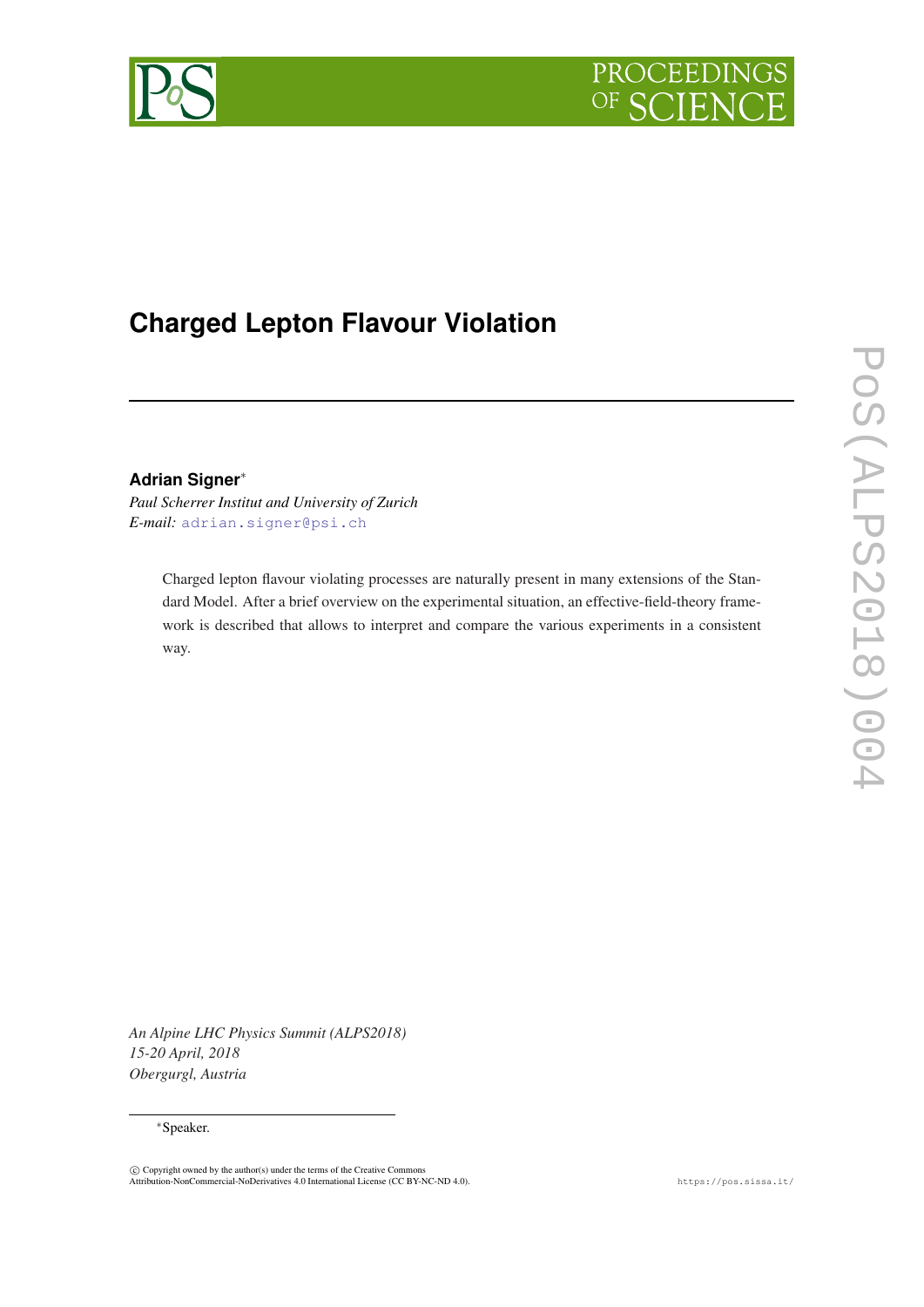## 1. Introduction

In the Standard Model (SM) without right-handed neutrinos, lepton flavour is conserved. This is an accidental symmetry simply due to the fact that it is not possible to write down a renormalizable and gauge-invariant operator that violates (charged) lepton flavour. In the quark sector the situation is different. Since all quarks have non-vanishing (and different) masses, the distinction between mass eigenstates and interaction eigenstates leads to "quark flavour violation".

If we take into account neutrino masses, lepton flavour is also violated. It is true that taken alone, this violation is very weak in the sense that it leads to branching ratios for charged lepton flavour violating (cLFV) decays that are unobservable in any conceivable experiment. However, the crucial message is that as for quark flavour, there is nothing sacred about lepton flavour conservation.

As a consequence, beyond the Standard Model (BSM) physics will lead to cLFV unless special care is taken to prevent it. The fact that we have not seen it yet despite substantial experimental effort has two possible explanations: either BSM has some mechanism to prevent cLFV, or the new physics (NP) scale related to cLFV is so high that the corresponding interactions are extremely suppressed at the low-energy scale of the experiments. The first option is actually a step back from the SM. While the absence of observable cLFV has a natural explanation within the SM, going beyond invalidates this and leads to a problem that was not present in the SM. Creating new problems is not what we usually expect from BSM physics. The second option is much more natural, albeit somewhat sobering. Taken at face value, it leads to the expectation of NP at an extremely high scale (at or above  $10^{10}$  GeV). If this was the case, neutrino masses would be *the* NP we observe and cLFV is the next best chance, but direct searches at the high-energy frontier are bound to fail. The only consolation in this scenario is that there is no reason for there to be only a single scale of NP. Indeed, currently the *B*-anomalies for example offer a fragile glimmer of hope that other NP is present at much smaller scales (see e.g. [[1](#page-6-0)]).

In either case, the investigation of cLFV processes offers the possibility to test the SM to very high scales or actually find BSM. Since this will be indirect evidence, it is crucial to consider as many observables as possible. Indirect evidence from a single observable will at most tell us "there is something", but never give enough information to conclude what it is. A comprehensive study of cLFV however will be able to seriously constrain the infinitely many options of BSM and, in the best of worlds, point us to the option nature has chosen.

## 2. Observables

There is a plethora of processes where we can look for cLFV effects. The most stringent limits have been obtained for the golden muon decay channels, namely  $Br(\mu \to e\gamma) < 4.2 \times 10^{-13}$  [\[2\]](#page-6-0),  $Br(\mu \rightarrow 3e) < 1.0 \times 10^{-12}$  [[3\]](#page-6-0) and muon conversion in the field of a nucleus. As an example of the latter, for muon conversion in a gold atom the limit is  $Br_{\mu\to e}^{\text{Au}} < 7 \times 10^{-13}$  [\[4\]](#page-6-0), where the decay rate is normalized by the capture rate. As I will argue below, the limits on these observables are highly complementary and improving the limits on all of these observables will provide important information. Luckily, the near future will see a lot of experimental progress. MEG II will improve the limit on  $\mu \rightarrow e\gamma$  by an order of magnitude [[5](#page-6-0)], while Mu3e will increase the significance on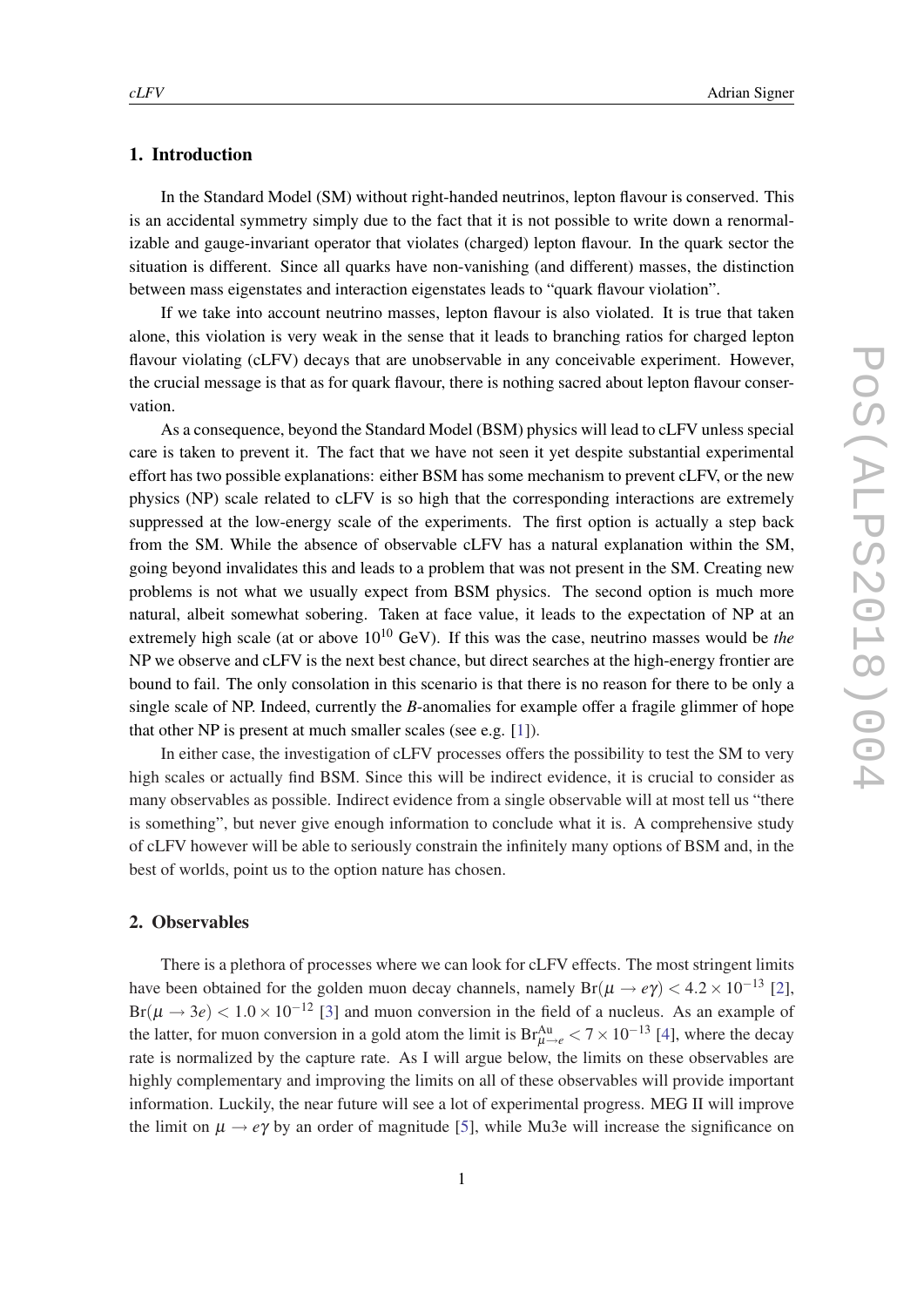$\mu \rightarrow 3e$  by several orders of magnitude [[6](#page-7-0)]. For muon conversion, COMET [\[7\]](#page-7-0) and Mu2e [\[8](#page-7-0)] will also improve the sensitivity by about four orders of magnitude, using aluminium.

Given that the SM rate for these processes are tiny it is often said that these searches are background free. However, there is of course background from 'boring' SM processes. Apart from the reducible (accidental) background, which can be tackled by improving the resolution of the detectors, there is the irreducible background. For  $\mu \to e\gamma$  and  $\mu \to 3e$  this is due to SM processes  $\mu \to e\gamma v\bar{v}$  and  $\mu \to 3e\gamma v\bar{v}$  in the region where the neutrinos have very little energy. These processes have by now all been calculated at NLO in the electromagnetic coupling, providing reliable predictions to estimate the number of irreducible background events [\[9,](#page-7-0) [10](#page-7-0), [11](#page-7-0), [12](#page-7-0), [13](#page-7-0)]. For muon conversion, an irreducible background appears through the decay of the muon in orbit. Since this decay happens in the field of the nucleus, the energy distribution of the emitted electron has a tail up to the muon mass (minus binding energy). Again, there exist reliable theoretical predictions for this decay [[14\]](#page-7-0). For all cases the bottom line is that the irreducible background is not preventing measurements with the proposed sensitivity.

Apart from muon decays, also tau decays offer a very rich field to study cLFV. Typically, the experimental constraints are weaker by several orders of magnitude. For example, the limits on the various branching ratios for  $\tau$   $\to$  3 $\ell$  with  $\ell$   $\in$   $\{e,\mu\}$  are all about Br( $\tau$   $\to$  3 $\ell$ )  $\lesssim$  2  $\times$  10<sup>-8</sup> [[15\]](#page-7-0) and the limits for  $\tau \to \ell \gamma$  are roughly  ${\rm Br}(\tau \to \ell \gamma) \lesssim 4\times 10^{-8}$  [[16](#page-7-0), [17](#page-7-0)]. However, in the case of the  $\tau$  there are numerous further LFV decays possible and many have strong experimental constraints. To mention but a few, we have e.g.  $Br(\tau \to \ell \pi^0) \lesssim 1 \times 10^{-7}$  [\[18](#page-7-0), [19](#page-7-0)],  $Br(\tau \to \ell K_S^0) \lesssim 3 \times 10^{-8}$  [[20,](#page-7-0) [21](#page-7-0)] and  $Br(\tau \to \ell K^+ K^-) \lesssim 4 \times 10^{-8}$  [[22\]](#page-7-0). Once Belle II is in operation, many of these branching ratios will be scrutinized even more stringently. Should there ever be evidence for NP in one of these channels the presence of similar observables will be very beneficial to assess the reliability of the evidence as well as constraining possible BSM explanations.

## 3. Looking for BSM

The main motivation to investigate cLFV is to constrain the SM and look for BSM. Since cLFV will only give indirect information it is necessary to compare the information on the branching ratios to a hypothesis. Ultimately, of course we want to find the ultraviolet (UV) complete theory that describes BSM physics and compare its predictions to cLFV data. Unfortunately, choosing the appropriate UV complete theory requires divine inspiration, resulting in very specific case by case studies in this approach.

In order to be more general, it is possible to consider so-called simplified models. Without worrying about UV completion new particles (typically scalars or vectors) are introduced. The degrees of freedom then are the mass of the new particle and its couplings to SM particles and constraints on these parameters are obtained through cLFV data.

Making the approach even more general we can work with effective theories. In this case no new dynamical degrees of freedom are introduced at all and the effects of BSM physics are encoded in Wilson coefficients of higher-dimensional operators. The latter are constructed from SM fields, ensuring gauge and Lorentz invariance.

In practice, the most promising approach is probably bottom up, i.e. starting from an effective theory. Once a pattern of deviations in Wilson coefficients is established, a simplified model that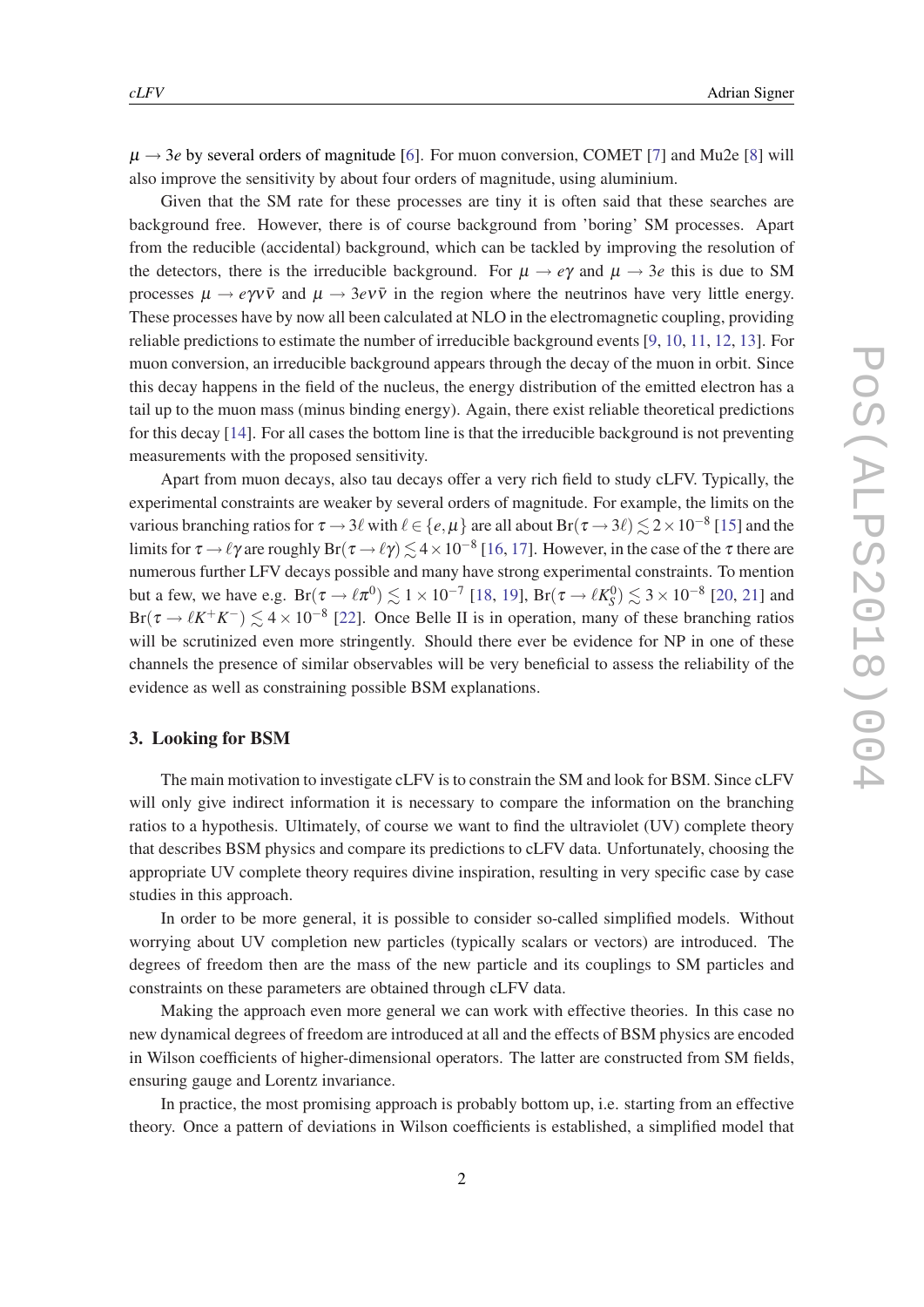<span id="page-3-0"></span>produces these coefficients can be looked for. In case such a simplified model can be found, its embedding in a UV complete theory would be the final step. In fact, currently precisely such a programme has been started in the context of *B* anomalies.

In the reminder we will focus on an effective field theory (EFT) approach. The standard expectation of BSM physics is that it is related to new heavy degrees of freedom at a scale  $\Lambda$ , considerably above the electroweak (EW) scale  $\Lambda \gg M_{ew}$ . On the other hand we are using experiments at much smaller scales  $\{m_{\mu},m_{\tau}\}\ll M_{ew}\ll \Lambda$ . Thus, it is very natural to use an effective theory where the (unknown) heavy degrees of freedom have been integrated out. After all, EFT are precisely made for situations with two (or more) widely different scales. In fact, we have to use two different EFT. Integrating out NP at the scale Λ will lead to a tower of higher-dimensional operators which respect the gauge symmetries of the SM,  $SU_c(3) \times SU_L(2) \times U_Y(1)$ . This EFT is called SMEFT. However, for muon and tau decays, also the degrees of freedom with EW scale can (and should) be integrated out. Below the EW scale, the symmetry of the theory is  $SU_c(3) \times U_{em}(1)$ , and to be completely general, all (Lorentz invariant) operators respecting this symmetry should be included. Of course, in *B* physics, such an effective theory has been used for decades. In the context of cLFV, we will refer to it as LEFT (low energy EFT).

In what follows, we will consider these two EFT and how they are related to observables in some more details.

#### 4. Effective theory above the electroweak scale

The Lagrangian of SMEFT has a single operator of dimension five [\[23](#page-7-0)], related to neutrino masses. Including also dimension 6 operators [[24](#page-7-0)] we write

$$
\mathcal{L}_{SMEFT} = \mathcal{L}_{SM} + \frac{1}{\Lambda} C^{(5)} Q^{(5)} + \frac{1}{\Lambda^2} \sum C_i^{(6)} Q_i^{(6)} + \dots
$$
 (4.1)

The Wilson coefficients at the high scale,  $C_i^{(6)}$  $i^{(0)}($ A), directly encode the information of the BSM theory and can be considered as a parameterization of our ignorance. However, it cannot be stressed enough that the Lagrangian of (4.1) describes a quantum field theory that allows to perform perturbative computations, in principle to any order in the couplings. Thus, the couplings  $C_i^{(6)}$  $f_i^{(0)}(\mu)$  do depend on the scale and this dependence is governed by renormalization group equations (RGE) resumming large logarithms  $\log(\Lambda/\mu)$ . The various operators mix under the RGE. Hence a particular coupling  $C_i^{(6)}$  $\mathcal{L}_i^{(6)}(M_{ew})$  does in general depend on many  $C_j^{(6)}$ *j* (Λ).

A first example of the impact of RGE in the context of cLFV processes has been considered in [[25\]](#page-7-0) where the branching ratio for  $\mu \to e\gamma$  has been evaluated at leading order in  $1/\Lambda^2$ , but taking into account one-loop RGE. Doing this,  $Br(\mu \to e\gamma)$  does not only depend on the coefficient  $C_{e\gamma}^{(6)}$ of the dipole operator (expressed in terms of left-handed doublets *l*, right-handed singlets *e* and the Higgs doublet Φ)

$$
(Q_{e\gamma}^{(6)})_{ij} = (\bar{l}_i \sigma^{\mu\nu} e_j) \Phi F_{\mu\nu}
$$
\n(4.2)

with family indices *i*,  $j \in \{1,2\}$ , but also on some four-fermion operators. Limits are always obtained for  $C_i^{(6)}$  $\int_{i}^{(6)}/\Lambda^2$ . Thus, any statement about probing energy scales of a certain order relies on an assumption about the size of the couplings  $C_i^{(6)}$  $i^{(0)}$ . If, for some weird reason, we expect them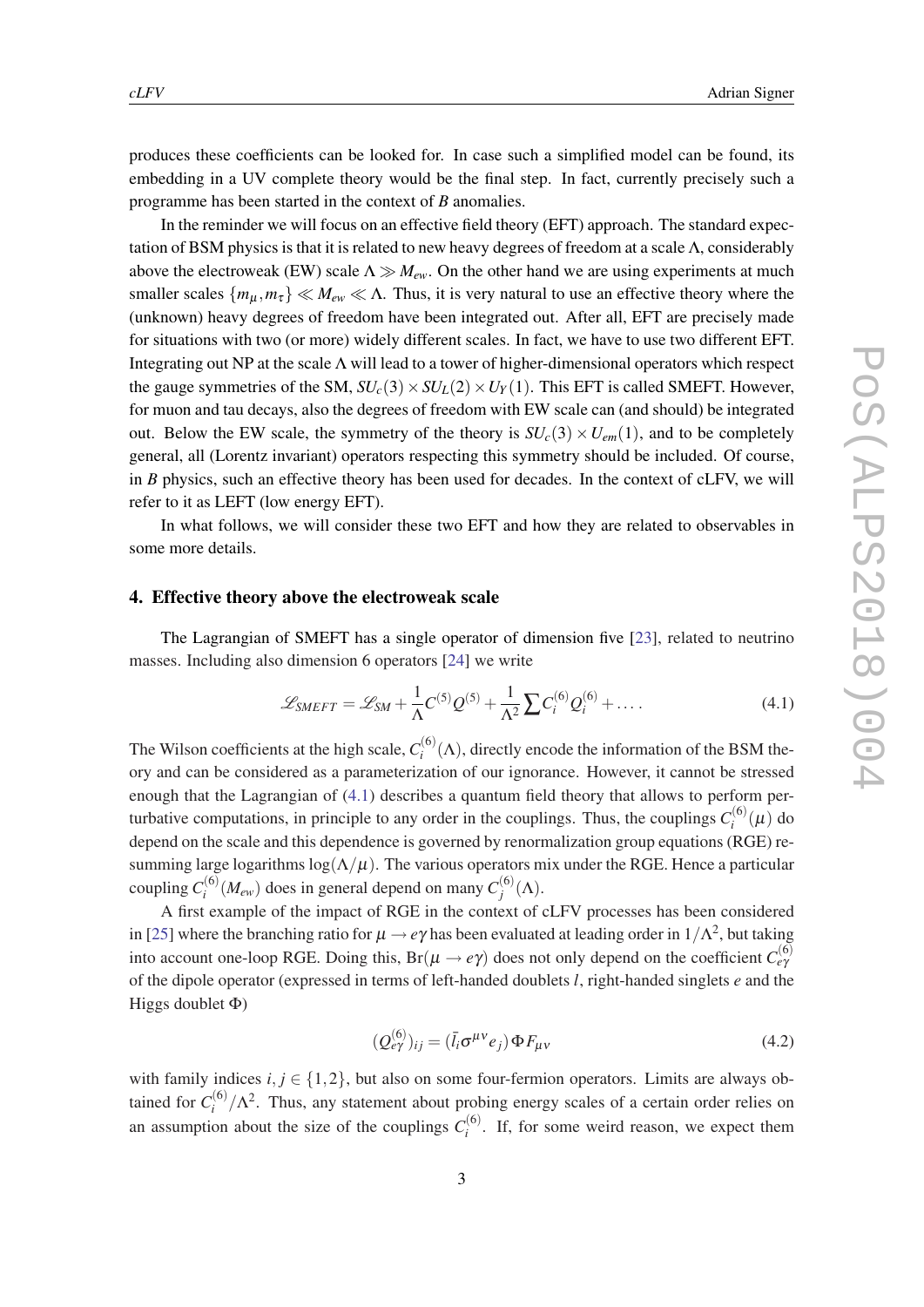to be  $C_i^{(6)} \sim 1$ , the energy range probed through the dipole coupling is  $\Lambda \gtrsim 10^3$  TeV and the best constrained four-fermion interaction is only slightly weaker. In particular, it should be noted that limits on some four-fermion interactions due to  $\mu \rightarrow e\gamma$  can be extremely stringent. Thus, the continuously repeated statement that  $\mu \rightarrow e\gamma$  does not constrain contact interactions has to be strongly refuted.

Of course, processes other than  $\mu \rightarrow e\gamma$  can be considered as well and this approach allows to relate processes like  $\ell_i \to \ell_j \gamma$  for example to  $Z \to \ell_i \ell_j$ . Another interesting option is to consider anomalous magnetic moments or electric dipole moments of leptons in such an approach [[26\]](#page-8-0). In fact, the one-loop anomalous dimensions for all dimension 6 operators of SMEFT have been computed [\[27](#page-8-0), [28\]](#page-8-0). This allows for the evaluation of the leading logarithms log(Λ/*Mew*) associated with effects of dimension 6 operators for all observables at the EW scale.

#### 5. Effective theory below the electroweak scale

The formalism described in the previous section allows to relate the SMEFT Wilson coefficients at the high scale,  $C_i^{(6)}$  $i^{(0)}(\Lambda)$ , to observables at the EW scale, resumming  $log(\Lambda/M_{ew})$ . For processes at the LHC, this is precisely what is needed. However, the processes we are concerned with here take place at an even lower scale. Thus, the appropriate EFT is not SMEFT, but LEFT, an EFT that contains only light fermions, gluons and photons. Furthermore, there is no  $SU<sub>L</sub>(2)$ symmetry any longer. Thus the higher-dimensional operators of LEFT,  $\mathcal{Q}_i$  are not expressed in terms of *SUL*(2) doublets *l* any longer but in terms of left- and right-handed singlet fermion fields,  $e<sub>L</sub>$  and  $e<sub>R</sub>$ . Looking at four-fermion interactions, this disentangles neutrino interactions from the corresponding charged lepton interactions. SMEFT four-fermion operators are split into LEFT four-fermion operators like e.g.

$$
(Q_{le})_{pqrs} \equiv (\bar{l}_p \gamma^{\mu} l_q)(\bar{e}_r \gamma_{\mu} e_s) \qquad p,q,r=1,s=2 \qquad \mathcal{Q}_{ee}^{VLR} = (\overline{e_L} \gamma^{\mu} e_L)(\overline{e_R} \gamma_{\mu} \mu_R) \mathcal{Q}_{VV}^{VR} = (\overline{\nu_L} \gamma^{\mu} \nu_L)(\overline{e_R} \gamma_{\mu} \mu_R)
$$
\n(5.1)

If we keep the assumption that NP enters at a scale  $\Lambda \gg M_{ew}$  we obtain  $\mathscr{L}_{LEFT}$  from  $\mathscr{L}_{SMEFT}$ through matching at the EW scale [[29](#page-8-0)], i.e. we can express  $\mathcal{C}(M_{ew})$  in terms of  $C(M_{ew})$ . However, we can even consider the option that NP actually enters at a scale between the tau mass and the EW scale. In this way, the Wilson coefficients of LEFT such as  $\mathcal{C}_{ee}^{VLR}$  and  $\mathcal{C}_{VV}^{VR}$  associated with the operators on the r.h.s. of (5.1) are truly independent. The formal expression for the Lagrangian

$$
\mathcal{L}_{LEFT} = \mathcal{L}_{QED} + \mathcal{L}_{QCD} + \frac{1}{M_{ew}} \sum_{j} \mathcal{C}_{j}^{(5)} \mathcal{Q}_{j}^{(5)} + \frac{1}{M_{ew}^{2}} \sum_{i} \mathcal{C}_{i}^{(6)} \mathcal{Q}_{i}^{(6)} + \dots,
$$
 (5.2)

however, is very similar to [\(4.1\)](#page-3-0).

We can now express the observables at the (very low) physical scale through Wilson coefficients  $\mathscr{C}(\{m_u, m_{\tau}\})$  evaluated at this scale. To make connection to NP, we then relate  $\mathscr{C}(\{m_u, m_{\tau}\})$ to  $\mathscr{C}(M_{ew})$  or any other scale below the EW scale. For the golden channels this programme has been carried out in [\[30](#page-8-0)], including all relevant one-loop anomalous dimensions as well as the twoloop contribution into the dipole operator. As in SMEFT, the operators in LEFT mix under RGE. Hence, if expressed in terms of Wilson coefficients at the EW scale, different observables contribute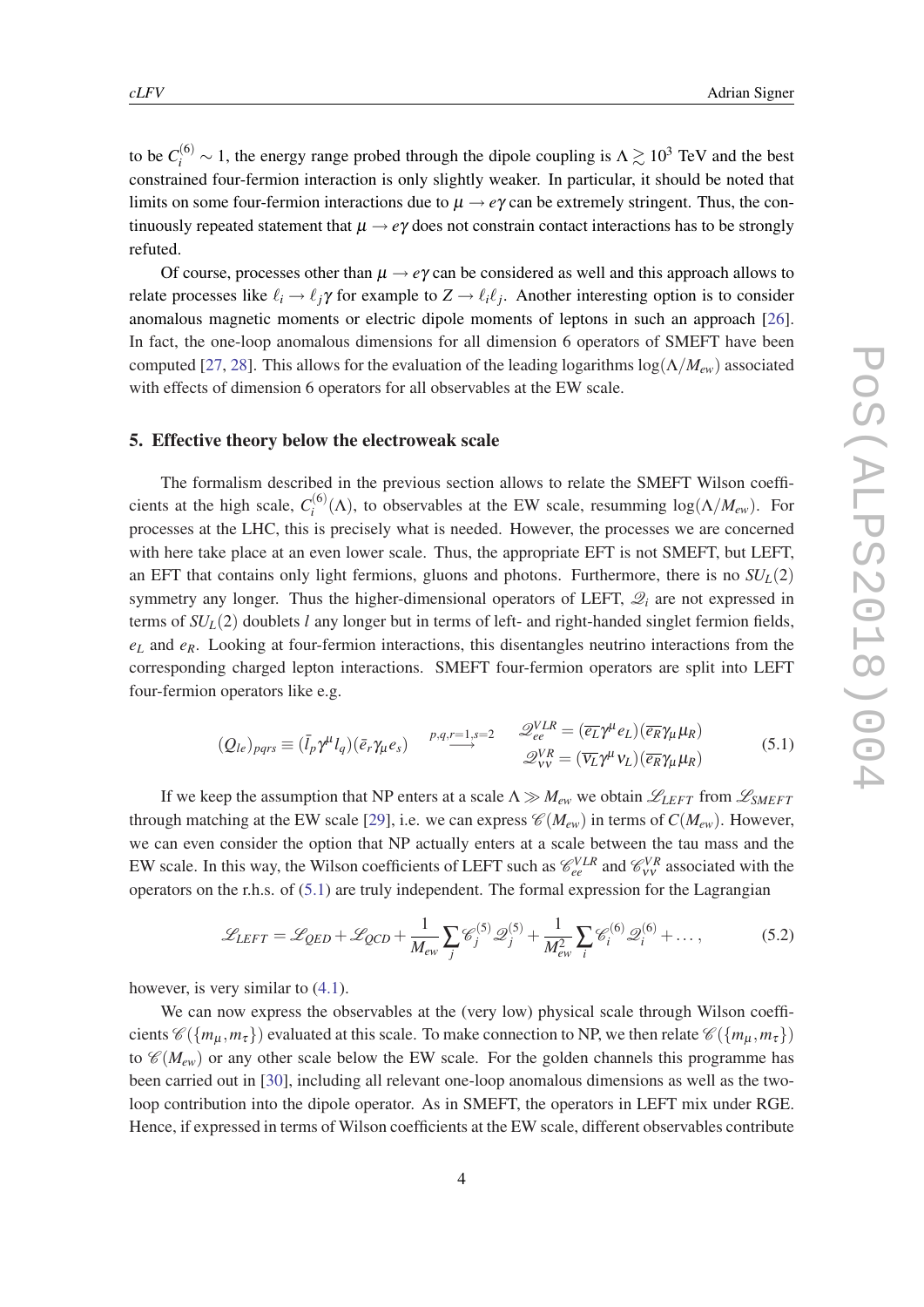<span id="page-5-0"></span>to the same operators. This should be seen as a complementarity much more than a competition. Assuming a particular experimental search was to see a deviation, other observables are required to get a handle on what the cause is, i.e. which operator(s) are responsible.



Figure 1:

Comparison of limits obtained from the golden channels on Wilson coefficients  $\mathscr{C}(M_{ew})$  of LEFT. Left panel: dipole operator (denoted by  $C_L^D$  in the figure) vs. scalar four-fermion operator involving *b* quarks,  $C_{bb}^{SLR}$ ; right panel: vector four-fermion operator  $C_{ee}^{VRR}$  vs. scalar four-fermion operator *C SLL ee* . Figures taken from [\[30](#page-8-0)].

In order to illustrate this we consider the impact of current and future limits of the golden channels on various operators. As an example, assume that only the LEFT Wilson coefficients of the dipole operator, denoted by  $C_L^D$ , and a scalar four-fermion operator involving *b* quarks (a contact interaction), denoted by  $C_{bb}^{SLR}$  are non-vanishing at the EW scale. The limits obtained are depicted in the left panel of Figure 1. For the dipole operator, the current limit from  $\mu \rightarrow 3e$  (red solid line) and muon conversion (blue solid line) are much worse than the corresponding limit from MEG. On the other hand, muon conversion yields a better limit on this particular contact interaction. The improvement due to future measurements are indicated by the dashed lines. Choosing two different operators (right panel of Figure 1) shows a different picture. The decay  $\mu \rightarrow 3e$  is the most powerful observable to constrain the scalar contact interaction  $C_{ee}^{SLL}$  and the vector contact interaction  $C_{ee}^{VRR}$ , followed by muon conversion for the latter. In fact, it is easy to find Wilson coefficients that are most constrained for each of the observables considered. We can even find contact interactions (some tensor interactions, scalar four-fermion interactions involving  $\tau$ ) where  $\mu \rightarrow e\gamma$  is the most powerful experiment. Once more, this underlines the statement that  $\mu \rightarrow e\gamma$  is very sensitive to contact interactions.

The limit  $C_{ee}^{VRR}(M_{ew})$  < 2 × 10<sup>-7</sup> from the Sindrum result Br( $\mu \to 3e$ ) < 1 × 10<sup>-12</sup> (read off from the right panel of Figure 1) can again be interpreted as a NP scale having to be considerably above the EW scale. A naive extrapolation and assuming once more that the NP couplings are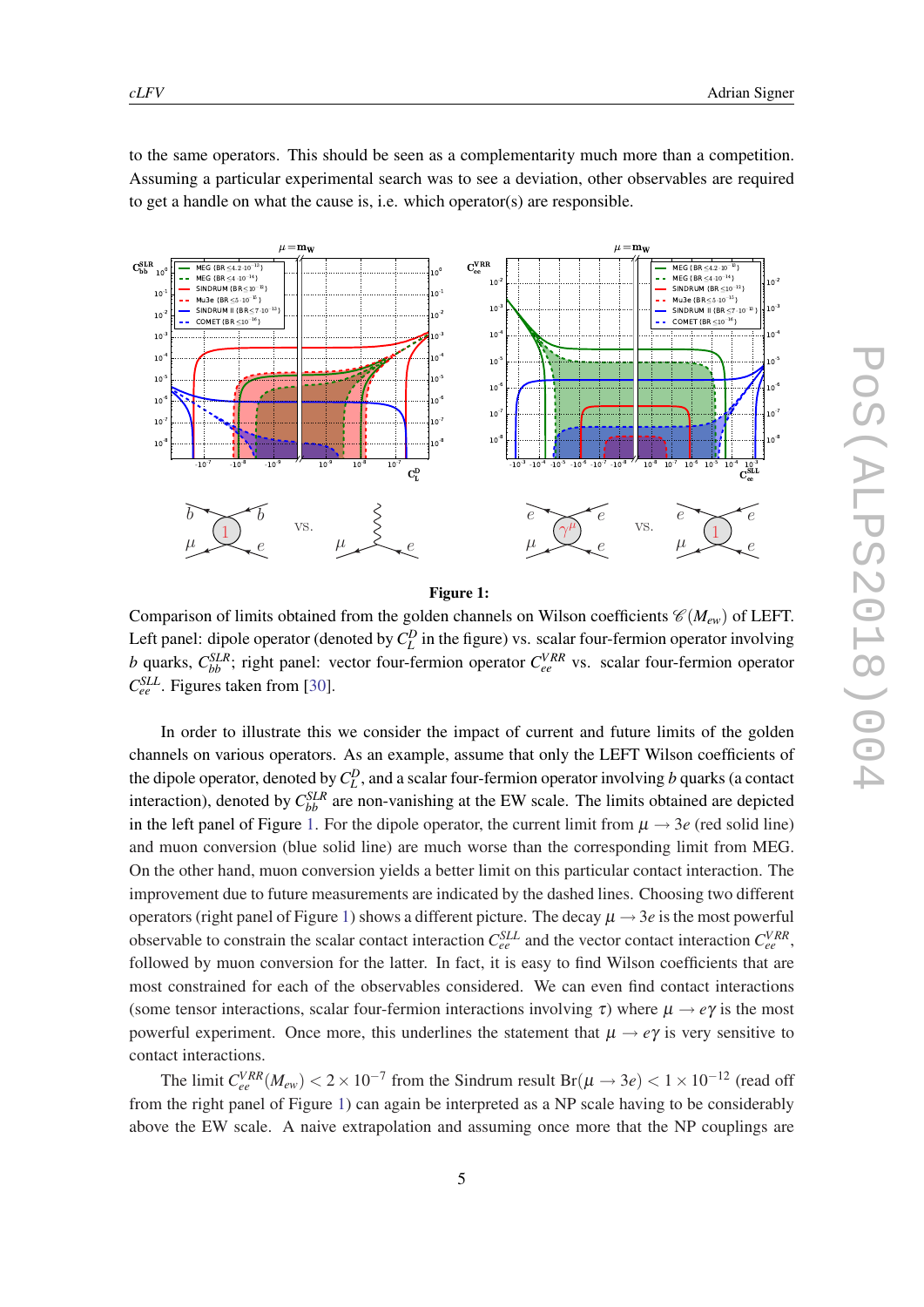<span id="page-6-0"></span>about one, we obtain for the NP scale a limit  $\gtrsim 100$  TeV.

The spikes in Figure [1](#page-5-0) are due to cancellations between the two operators, indicating that oneat-a-time limits have to be interpreted with caution. We stress that choosing precisely two Wilson coefficients to be non-vanishing is merely due to reasons of presentation. Realistically it should be expected that a particular NP model gives rise to several Wilson coefficients. Performing the RGE also in such a case poses no problems and any model with specific couplings can be tested meaningfully, as soon as the matching coefficients  $\mathcal{C}(M_{ew})$  are known.

Finally, we mention that as for SMEFT, all one-loop anomalous dimensions for LEFT are known [[31](#page-8-0)]. Since the dipole operator plays a particularly important role, it is also very useful to consider its two-loop anomalous dimension. Most four-fermion operators only start to mix into the dipole at this level, and including these contributions allows to obtain stringent limits for these contact interactions [[30\]](#page-8-0).

## 6. Conclusions

Charged lepton flavour violating processes provide an opportunity to test the SM to extremely high energy scales of ∼ 100−1000 TeV. Despite having the reputation of being 'weird', in many extensions of the SM it is actually more natural to have them than to avoid them. In this short review (see [[32\]](#page-8-0) for a more general review) we have concentrated on an EFT treatment of the golden muonic channels, but it goes without saying that tau decays as well as cLFV hadron decays offer additional valuable insight. With the huge experimental progress expected on many cLFV observables in the near future there is every reason to look forward to having another go at the fortress called Standard Model. Whether or not the recent *B* anomalies survive, the flavour sector can be considered as a weak point of the SM and, hence, should be probed with as much gumption as possible.

#### Acknowledgements

This talk is based on the work presented in [[10](#page-7-0), [12](#page-7-0), [25,](#page-7-0) [30](#page-8-0)] and I would like to thank my collaborators: first and foremost G. M. Pruna, as well as Y. Ulrich, A. Crivellin and S. Davidson.

#### **References**

- [1] A. Crivellin et al., *PSI/UZH Workshop: Impact of B*  $\rightarrow \mu^+\mu^-$  *on New Physics Searches*, [arXiv:1803.1009](http://xxx.lanl.gov/abs/1803.1009).
- [2] MEG, A. M. Baldini et al., *Search for the lepton flavour violating decay*  $\mu^+ \to e^+ \gamma$  *with the full dataset of the MEG experiment*, *Eur. Phys. J.* C76 (2016), no. 8 434, [[arXiv:1605.0508](http://xxx.lanl.gov/abs/1605.0508)].
- [3] SINDRUM Collaboration, U. Bellgardt et al., *Search for the Decay*  $\mu^+ \to e^+e^+e^-$ , *Nucl.Phys.* **B299** (1988) 1.
- [4] SINDRUM II Collaboration, W. H. Bertl et al., *A Search for muon to electron conversion in muonic gold*, *Eur.Phys.J.* C47 (2006) 337–346.
- [5] MEG II, A. M. Baldini et al., *The design of the MEGÂ all experiment*, *Eur. Phys. J.* **C78** (2018), no. 5 380, [[arXiv:1801.0468](http://xxx.lanl.gov/abs/1801.0468)].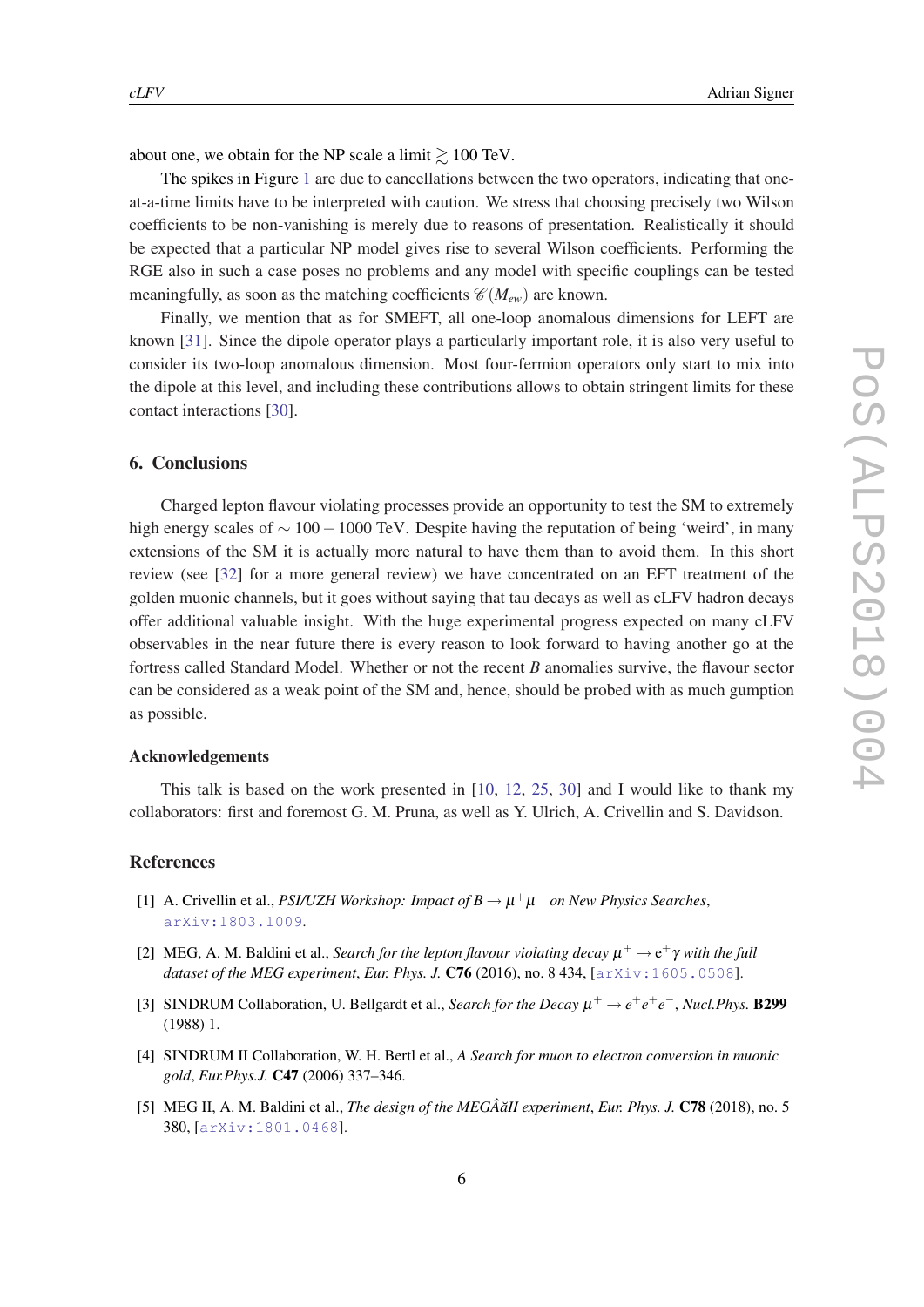- <span id="page-7-0"></span>[6] Mu3e, N. Berger, *The Mu3e Experiment*, *Nucl.Phys.Proc.Suppl.* 248-250 (2014) 35–40.
- [7] COMET, Y. G. Cui et al., *Conceptual design report for experimental search for lepton flavor violating* µ <sup>−</sup> −*e* <sup>−</sup> *conversion at sensitivity of* 10−<sup>16</sup> *with a slow-extracted bunched proton beam (COMET)*, .
- [8] Mu2e, R. M. Carey et al., *Proposal to search for*  $\mu^- N \to e^- N$  with a single event sensitivity below  $10^{-16}$ , .
- [9] M. Fael, L. Mercolli, and M. Passera, *Radiative* µ *and* τ *leptonic decays at NLO*, *JHEP* 07 (2015) 153, [[arXiv:1506.0341](http://xxx.lanl.gov/abs/1506.0341)].
- [10] G. M. Pruna, A. Signer, and Y. Ulrich, *Fully differential NLO predictions for the rare muon decay*, *Phys. Lett.* B765 (2017) 280–284, [[arXiv:1611.0361](http://xxx.lanl.gov/abs/1611.0361)].
- [11] M. Fael and C. Greub, *Next-to-leading order prediction for the decay*  $\mu \to e^+e^ \nu \bar{\nu}$ , *JHEP* 01 (2017) 084, [[arXiv:1611.0372](http://xxx.lanl.gov/abs/1611.0372)].
- [12] G. M. Pruna, A. Signer, and Y. Ulrich, *Fully differential NLO predictions for the radiative decay of muons and taus*, *Phys. Lett.* B772 (2017) 452–458, [[arXiv:1705.0378](http://xxx.lanl.gov/abs/1705.0378)].
- [13] Y. Ulrich, *Fully differential NLO predictions for rare and radiative lepton decays*, *PoS* NuFact2017 (2018) 124, [[arXiv:1712.0563](http://xxx.lanl.gov/abs/1712.0563)].
- [14] A. Czarnecki, X. Garcia i Tormo, and W. J. Marciano, *Muon decay in orbit: spectrum of high-energy electrons*, *Phys. Rev.* D84 (2011) 013006, [[arXiv:1106.4756](http://xxx.lanl.gov/abs/1106.4756)].
- [15] K. Hayasaka, K. Inami, Y. Miyazaki, K. Arinstein, V. Aulchenko, et al., *Search for Lepton Flavor Violating Tau Decays into Three Leptons with 719 Million Produced Tau+Tau- Pairs*, *Phys.Lett.* B687 (2010) 139–143, [[arXiv:1001.3221](http://xxx.lanl.gov/abs/1001.3221)].
- [16] Belle Collaboration, K. Hayasaka et al., *New search for tau*  $\rightarrow$  *mu gamma and tau*  $\rightarrow$  *e gamma decays at Belle*, *Phys.Lett.* B666 (2008) 16–22, [[arXiv:0705.0650](http://xxx.lanl.gov/abs/0705.0650)].
- [17] BaBar Collaboration, B. Aubert et al., *Searches for Lepton Flavor Violation in the Decays*  $\tau^{\pm} \to e^{\pm} \gamma$  $and$  τ<sup>±</sup> →  $μ$ <sup>±</sup>γ, *Phys.Rev.Lett.* **104** (2010) 021802, [[arXiv:0908.2381](http://xxx.lanl.gov/abs/0908.2381)].
- [18] BaBar, B. Aubert et al., *Search for Lepton Flavor Violating Decays*  $\tau^{\pm} \to \ell^{\pm} \pi^0$ ,  $\ell^{\pm} \eta$ ,  $\ell^{\pm} \eta'$ , *Phys. Rev. Lett.* 98 (2007) 061803, [[hep-ex/0610067](http://xxx.lanl.gov/abs/hep-ex/0610067)].
- [19] Belle, Y. Miyazaki et al., *Search for lepton flavor violating tau- decays into l- eta, l- eta-prime and lpi0*, *Phys. Lett.* B648 (2007) 341–350, [[hep-ex/0703009](http://xxx.lanl.gov/abs/hep-ex/0703009)].
- [20] BaBar, B. Aubert et al., *Search for Lepton Flavor Violating Decays*  $\tau \to l^- K_s^0$  *with the BABAR Experiment*, *Phys. Rev.* D79 (2009) 012004, [[arXiv:0812.3804](http://xxx.lanl.gov/abs/0812.3804)].
- [21] Belle, Y. Miyazaki et al., *Search for Lepton Flavor Violating tau Decays into*  $\ell K_s^0$  *and*  $\ell K_s^0 K_s^0$ *, <i>Phys. Lett.* B692 (2010) 4–9, [[arXiv:1003.1183](http://xxx.lanl.gov/abs/1003.1183)].
- [22] Belle, Y. Miyazaki et al., *Search for Lepton-Flavor-Violating and Lepton-Number-Violating*  $\tau \rightarrow \ell hh'$ *Decay Modes*, *Phys. Lett.* B719 (2013) 346–353, [[arXiv:1206.5595](http://xxx.lanl.gov/abs/1206.5595)].
- [23] S. Weinberg, *Baryon and Lepton Nonconserving Processes*, *Phys.Rev.Lett.* 43 (1979) 1566–1570.
- [24] B. Grzadkowski, M. Iskrzynski, M. Misiak, and J. Rosiek, *Dimension-Six Terms in the Standard Model Lagrangian*, *JHEP* 1010 (2010) 085, [[arXiv:1008.4884](http://xxx.lanl.gov/abs/1008.4884)].
- [25] G. M. Pruna and A. Signer, *The* µ → *e*γ *decay in a systematic effective field theory approach with dimension 6 operators*, *JHEP* (2014) [[arXiv:1408.3565](http://xxx.lanl.gov/abs/1408.3565)].